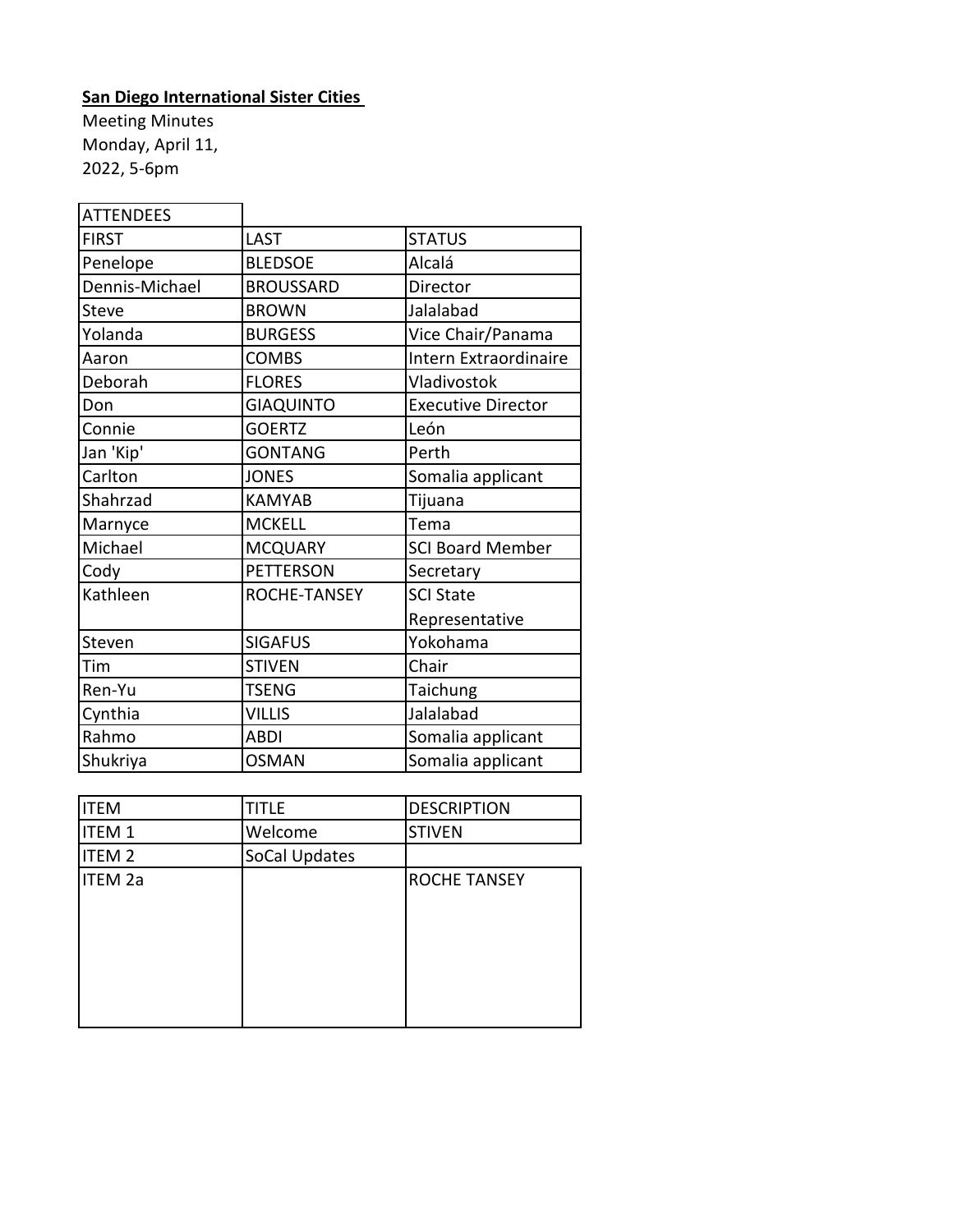| ITEM 2b           |                                  | <b>MCQUARY</b>   |
|-------------------|----------------------------------|------------------|
|                   |                                  |                  |
|                   |                                  |                  |
|                   |                                  |                  |
|                   |                                  |                  |
|                   |                                  |                  |
|                   |                                  |                  |
|                   |                                  |                  |
| ITEM <sub>3</sub> | <b>Action Items</b>              |                  |
| ITEM 3a           | Review of Retreat                |                  |
|                   |                                  |                  |
|                   |                                  |                  |
|                   |                                  |                  |
| <b>ITEM 3b</b>    | Approval of                      | <b>PETTERSON</b> |
|                   | <b>February Minutes</b>          |                  |
|                   |                                  |                  |
| <b>ITEM 3c</b>    | Treasurer's Report               | <b>BURGESS</b>   |
|                   |                                  |                  |
|                   |                                  |                  |
|                   |                                  |                  |
|                   |                                  |                  |
|                   |                                  |                  |
|                   |                                  |                  |
|                   |                                  |                  |
|                   |                                  |                  |
|                   |                                  |                  |
|                   |                                  |                  |
| ITEM 4            | <b>Discussion Items</b>          |                  |
| ITEM 4a           | <b>Balboa Cup Updates STIVEN</b> |                  |
|                   |                                  |                  |
|                   |                                  |                  |
|                   |                                  |                  |
|                   |                                  |                  |
|                   |                                  |                  |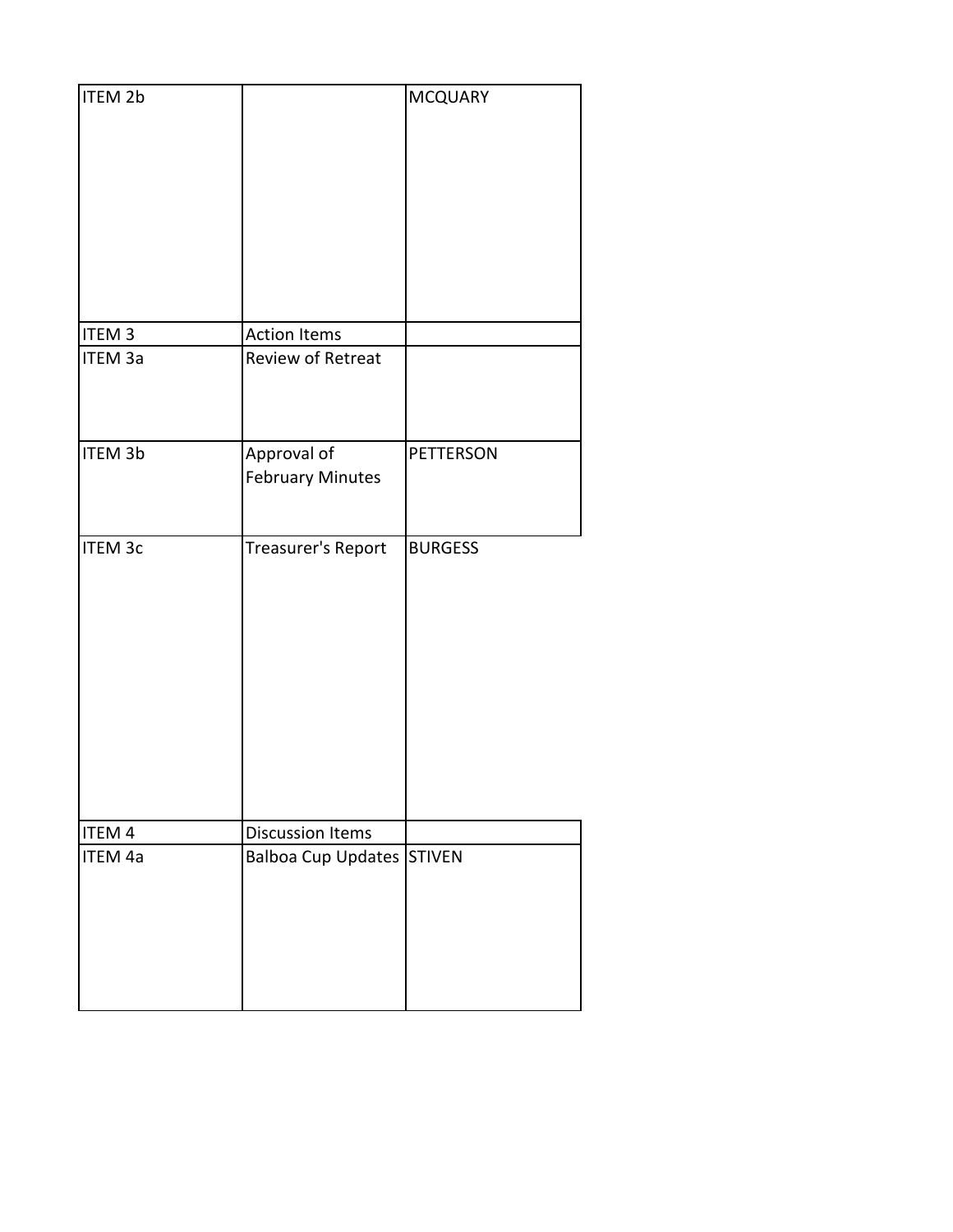| <b>ITEM 4b</b> | Young Artists and<br>Authors Showcase<br>Updates  | <b>BLEDSOE</b> |
|----------------|---------------------------------------------------|----------------|
| <b>ITEM 4c</b> | Website/social<br>media updates and<br>submittals | <b>SIGAFUS</b> |
| ITEM 4d        | Board meetins-<br>virtual or in-person            | <b>STIVEN</b>  |
| <b>ITEM 5</b>  | Committee updates                                 |                |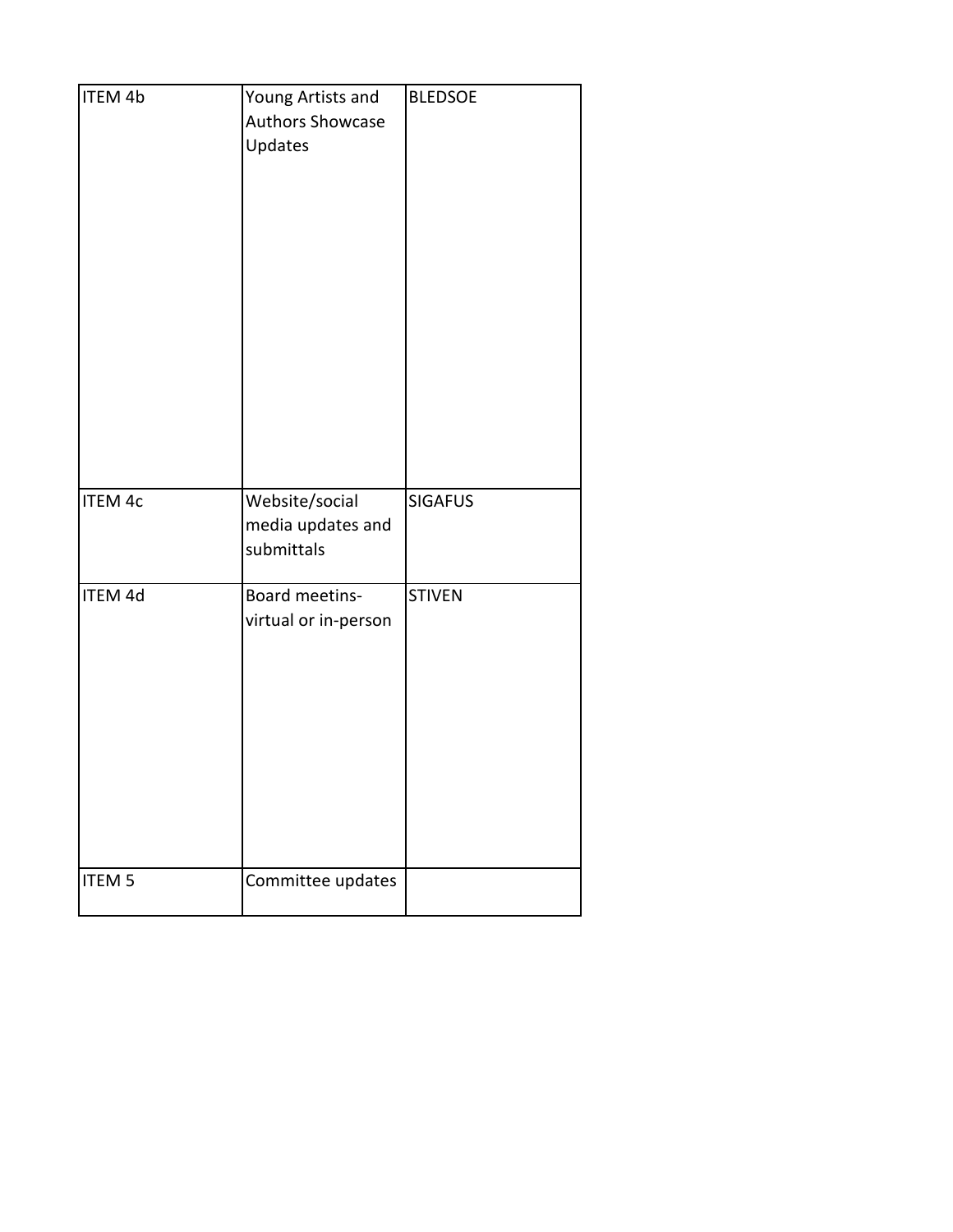| <b>ITEM 5a</b> | Friendship Cities                 | <b>BURGESS</b>   |
|----------------|-----------------------------------|------------------|
| <b>ITEM 5b</b> | U.S. Mexico SCI<br>Mayor's Summit | <b>MCQUARY</b>   |
| <b>ITEM 5c</b> | Updated list of<br>committees     | <b>GIAQUINTO</b> |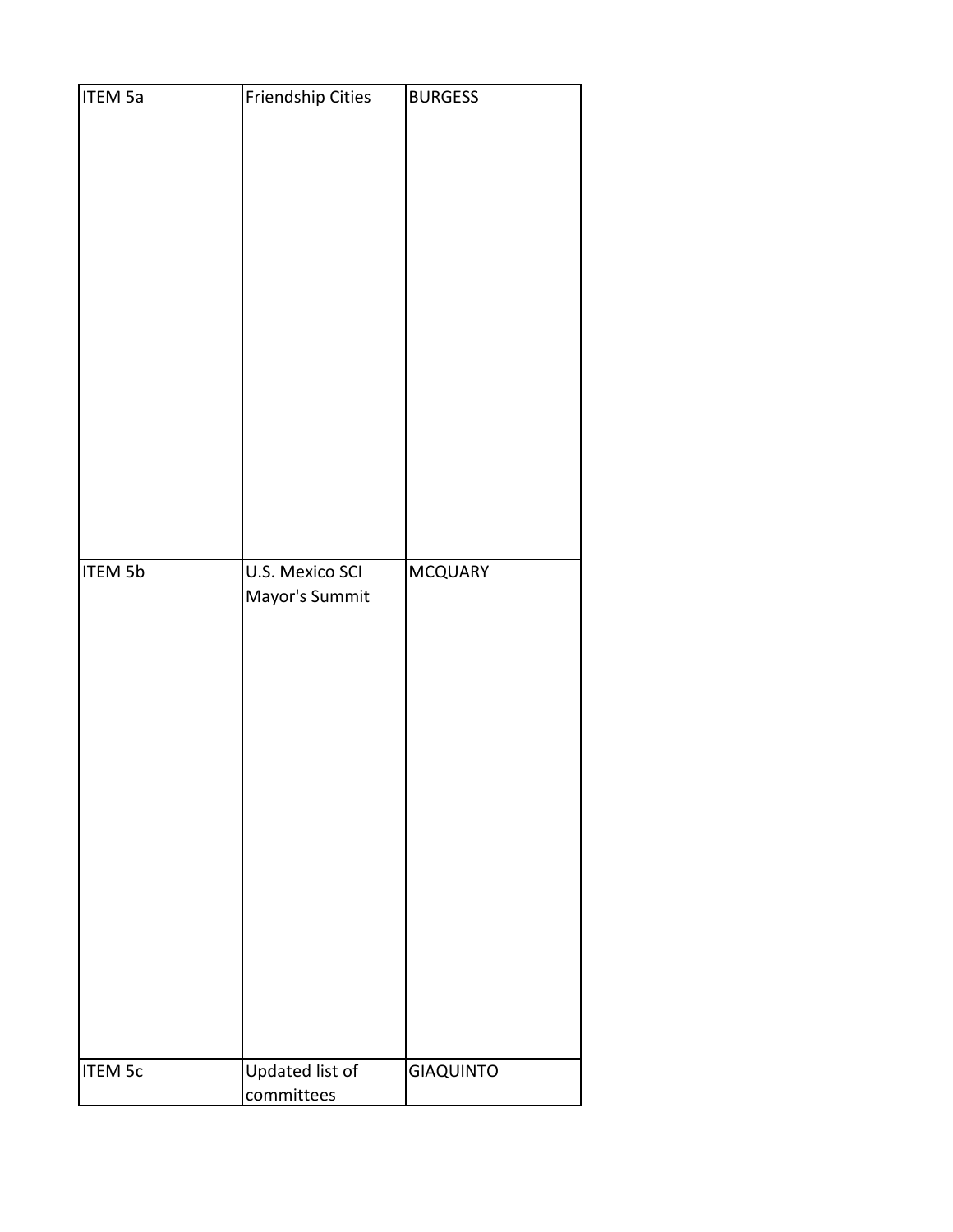| ITEM 6       | Non-Agenda      |               |
|--------------|-----------------|---------------|
|              | comment/Society |               |
|              | Updates         |               |
|              |                 |               |
|              |                 |               |
|              |                 |               |
|              |                 |               |
|              |                 |               |
|              |                 |               |
|              |                 |               |
|              |                 |               |
|              |                 |               |
|              |                 |               |
|              |                 |               |
|              |                 |               |
|              |                 |               |
|              |                 |               |
|              |                 |               |
|              |                 |               |
|              |                 |               |
|              |                 |               |
|              |                 |               |
|              |                 |               |
|              |                 |               |
|              |                 |               |
|              |                 |               |
|              |                 |               |
|              |                 |               |
| <b>ITEM7</b> | Adjournment     | <b>STIVEN</b> |

Next Meeting ################

5-6pm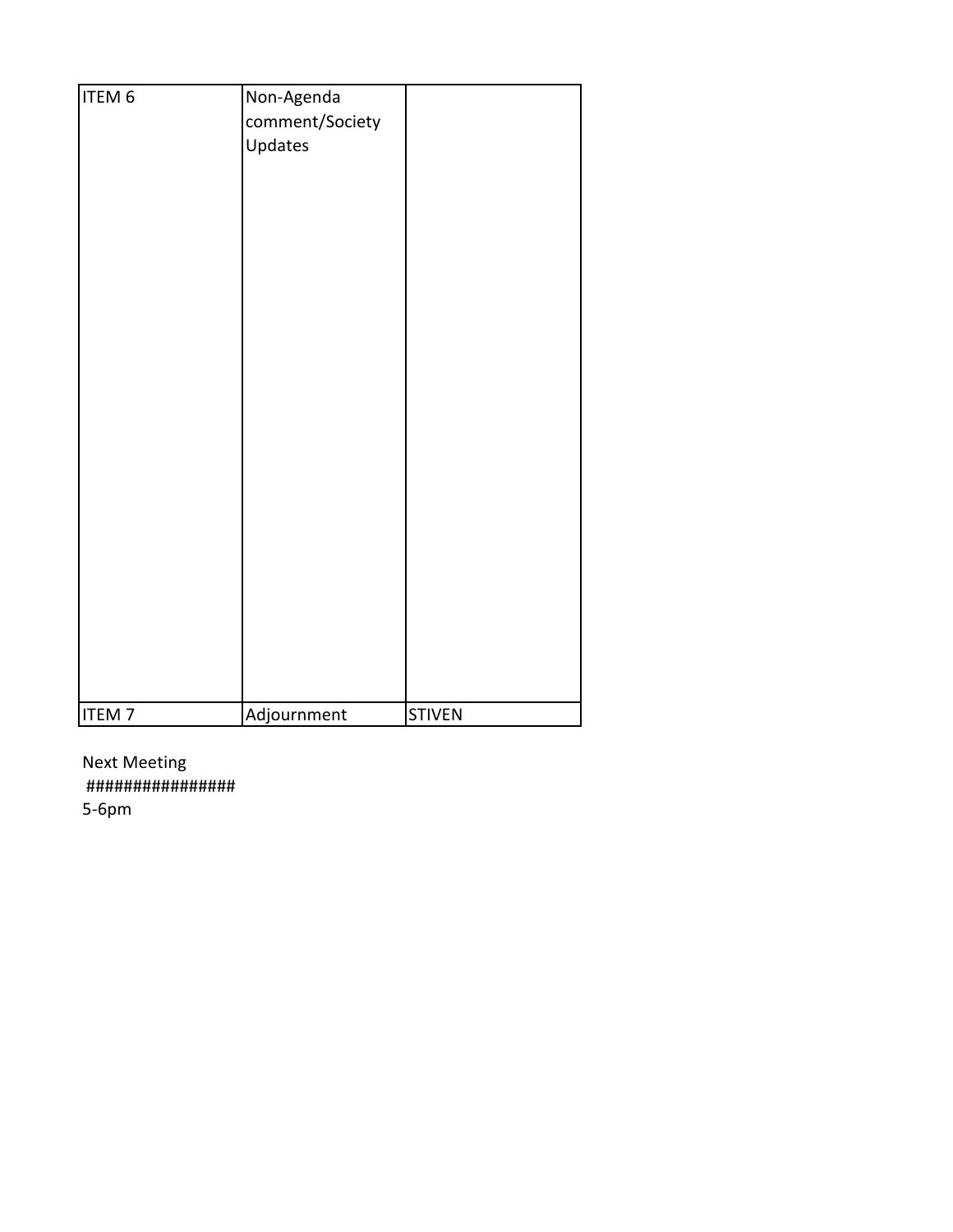## REMARKS

ROCHE TANSEY thanked participants in the SoCal conference. SANDISCA needs to be applying for annual awards program, for example Jalalabad Humanitarian Program. VILLIS noted SANDISCA received an award last year. Deadline Annual Award application is 1st of June. Next SCI meeting will be in Santa Fe, hybrid, July 6-8, hybrid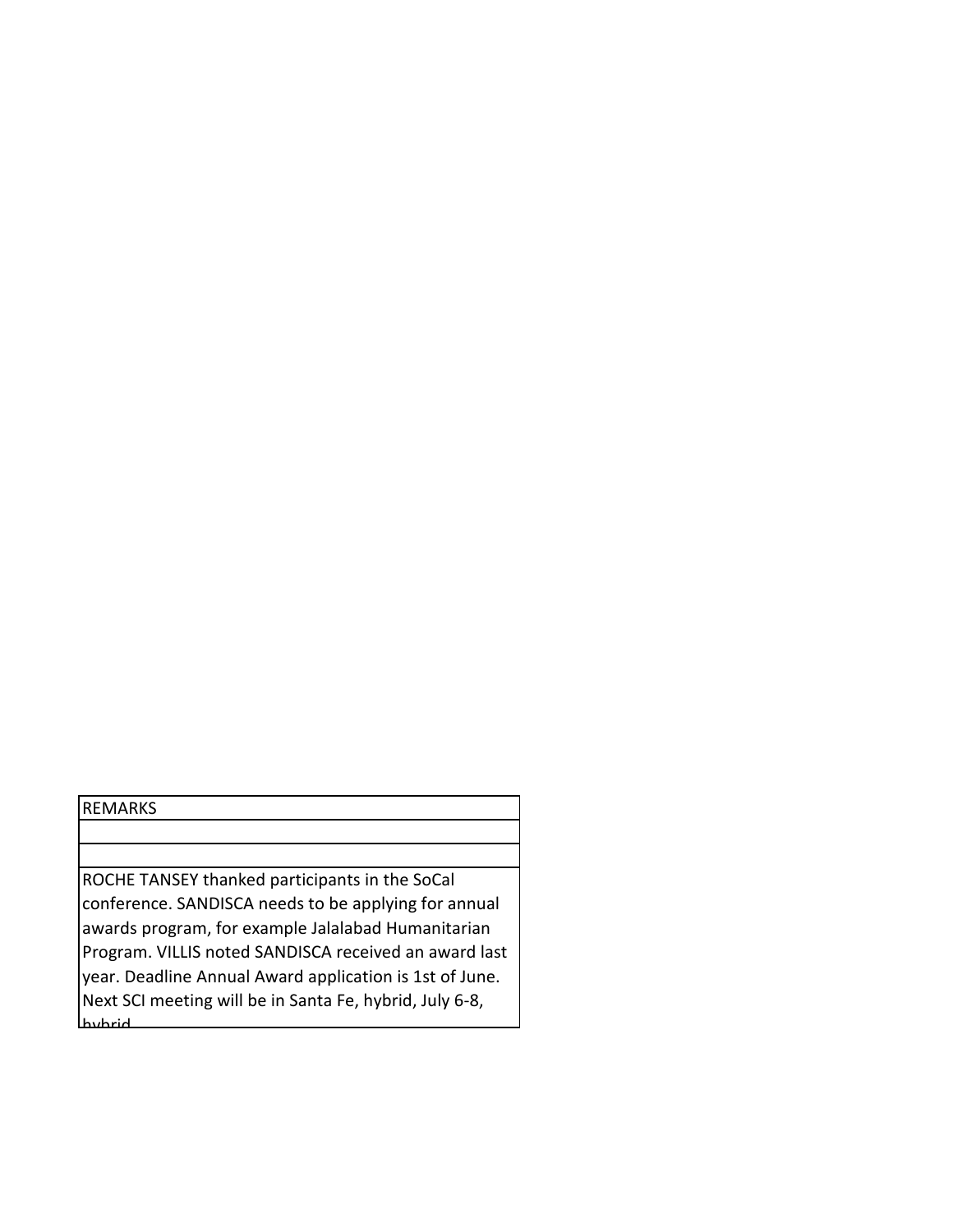MCQUARY reported excellent SoCal meeting. Shared best practices, combined presentation with Carlsbad. Global Conversation, April 27th, US-Canada-Mexico, What's Next for North America?. May 6th, annual awards deadline. YAAS submissions are in. We received three submissions. Leadership Youth Summit going through major changes. Once a month for three months, fireside chat, led by youth, culminating in August. Roundtable with Warsaw, Poland and Chicago about Ukraine Crisis.

GIAQUINTO discussed outstanding work. Planning for next year for annual report. Ideas for strategic plan. Will email. STIVEN do we need a deadline. GIAQUINTO end of April.

PETTERSON introduced minutes. Several amendments proposed and reflected in final. Motion as amended: STIVEN. Second: KAMYAB. Vote: Unanimous approval.

BURGESS described financial transactions for February and March. Including apportionment dues of several cities and donation from MCQUARY. Negotiations with attorney general ongoing. BLEDSOE inquired about transfer of \$200 from Vladivostok for YAAS. GIAQUINTO reported that it was a check. BURGESS reported seeing the email, but it is not reflected in the account. GIAQUINTO reported depositing the money last week and will discuss offline with BURGESS. Motion with amendment to reflect pending \$200 check: STIVEN. Second: BLEDSOE. Vote: Unanimous approval.

STIVEN noted GIAQUINTO's emphasis on redundancy of roles. STIVEN reported family trouble and potential difficulty organizing cup. STIVEN will step back from Cup organizing and will hand responsibility to Coach Lockhart and others, who have expressed willingness to take responsibility for it.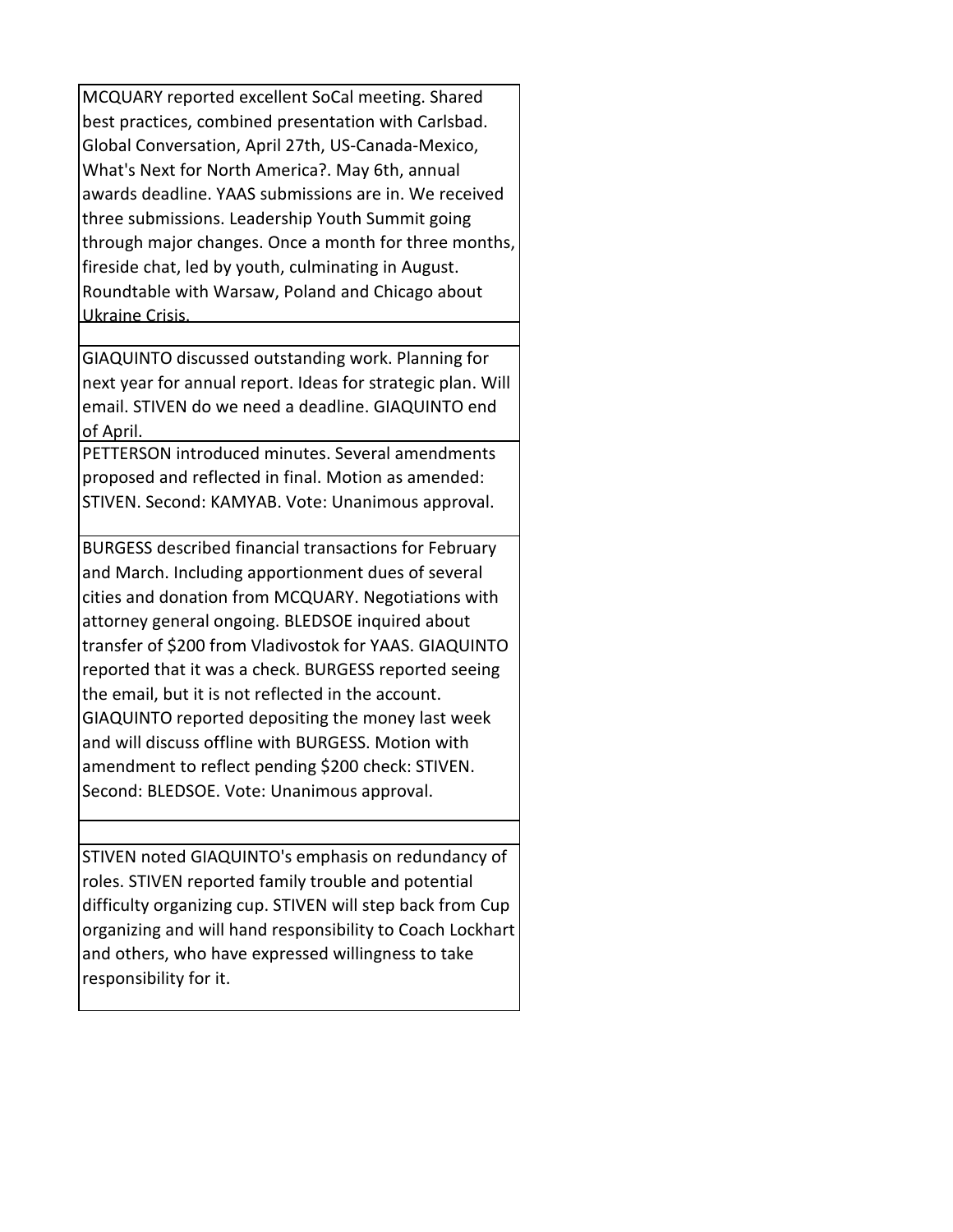BLEDSOE reported that a teacher at a private art class in Del Mar, Julia Lunetta, recruited three artists. Because the applicants were three in number, they were all accepted and advanced to SCI. The submissions were ranked by SANDISCA board members. BLEDSOE assisted in application and confirmed sponsorship of artists by SANDISCA. BLEDSOE was disappointed by the lack of school participation. ROCHE TANSEY thanked BLEDSOE and noted that the three artists represented three different schools in San Diego. GIAQUINTO congratulated Lunetta on her initiative in identifying and pursuing the prize. ROCHE TANSEY heard from colleagues that the application process itself was challenging. BLEDSOE confirmed the difficulty and noted the work she had done to assist in the process.

SIGUFUS anticipating working with Aaron on the website. GIAQUINTO prompted SIGAFUS and COMBS to discuss what data and content they need from Board members to populate website.

STIVEN introduced the question. GONTANG noted ease of virtual but loss of synergies from in-person. Sharzad expressed strong approval for virtual. Numerous members expressed various preference for virtual, hybrid, in-person, and every other in-person. Motion ("Move to note consensus for four in-person meetings annually, to potentially correspond with intervening meetings virtual, with possible ), Cynthia. Placement on May agenda. <sup>D</sup>Cynthia is retiring July 21st, 2022, she may be able to continue to provide annual meeting room, but will not have a budget to provide food and other amenities.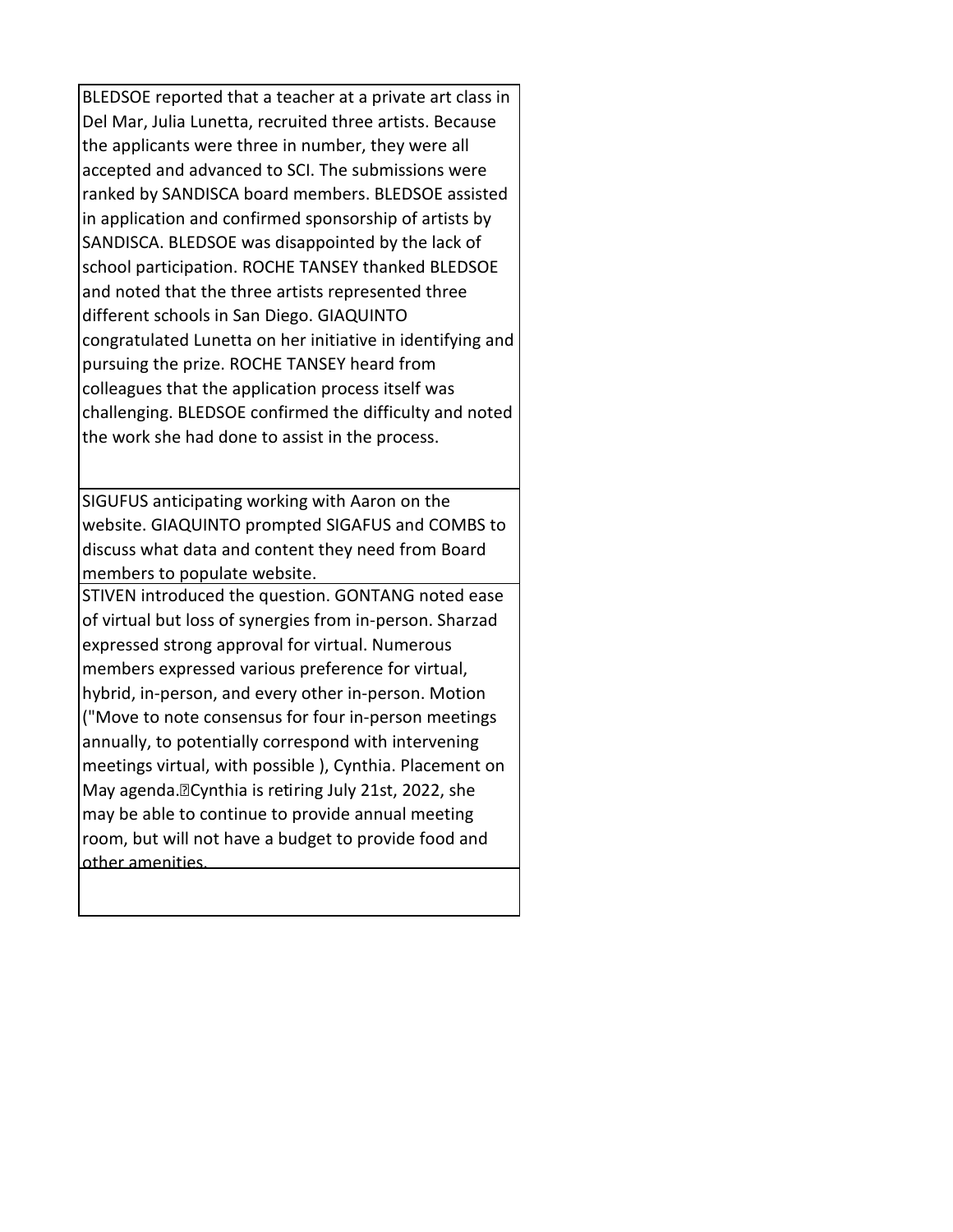BURGESS introduced Somalia Sister City representatives JONES and RAHMO, founder of Somali Youth United. RAHMO introduced OSMAN, 17-year-old student who would like Garowe City to become a Sister City. Garowe is the capital of Puntland. There is already an exchange program between San Diego college students and Garowe grade school students. STIVEN asked if they had a U-13 soccer team. ROCHE TANSEY asked if other students can participate. RAHMO said yes. BURGESS noted participation of San Dieguito students. STIVEN confirmed. MCQUARY inquired about community partners in Garowe. RAHMO has already discussed becoming a Sister City with the Mayor of Garowe, who is excited to participate. Motion to move forward with the application process for Garowe, Somalia as a Sister City: BURGESS. Second: KAMYAB. Vote: Unanimous approval. GIAQUINTO clarified that the vote was to move forward with application process rather than outright approval.

MCQUARY reported September 28-October 1, 2022. Noted inclusion of "Community" in the title of the Summit. It will start with an evening introductory ceremony. Breakfast and programs the following day in Tijuana. San Diego Breakfast and programing Sep. 30 . San Diego SCI Annual Business Meeting final day. MCQUARY described subcommittee participants. Next steps April 13, 2pm PST, Panels and Content Subcommittee, April 14 or 15, Logistics and Advance Team Preparation Meeting, April 18-19, Advance Team Trip to San Diego and Tijuana, April 27, Planning Team Update and Subcommittee Reports. MCQUARY shared the new logo for the Summit. Contact MCQUARY if interested in participating or with suggestions for speakers or panels. ROCHE TANSEY SANDISCA and Tijuana Sister City need to express strong support for the Summit. KAMYAB reported her participation in organizing committee. ROCHE TANSEY emphasized the participation of León, Mexico, a Chula Vista Sister City.